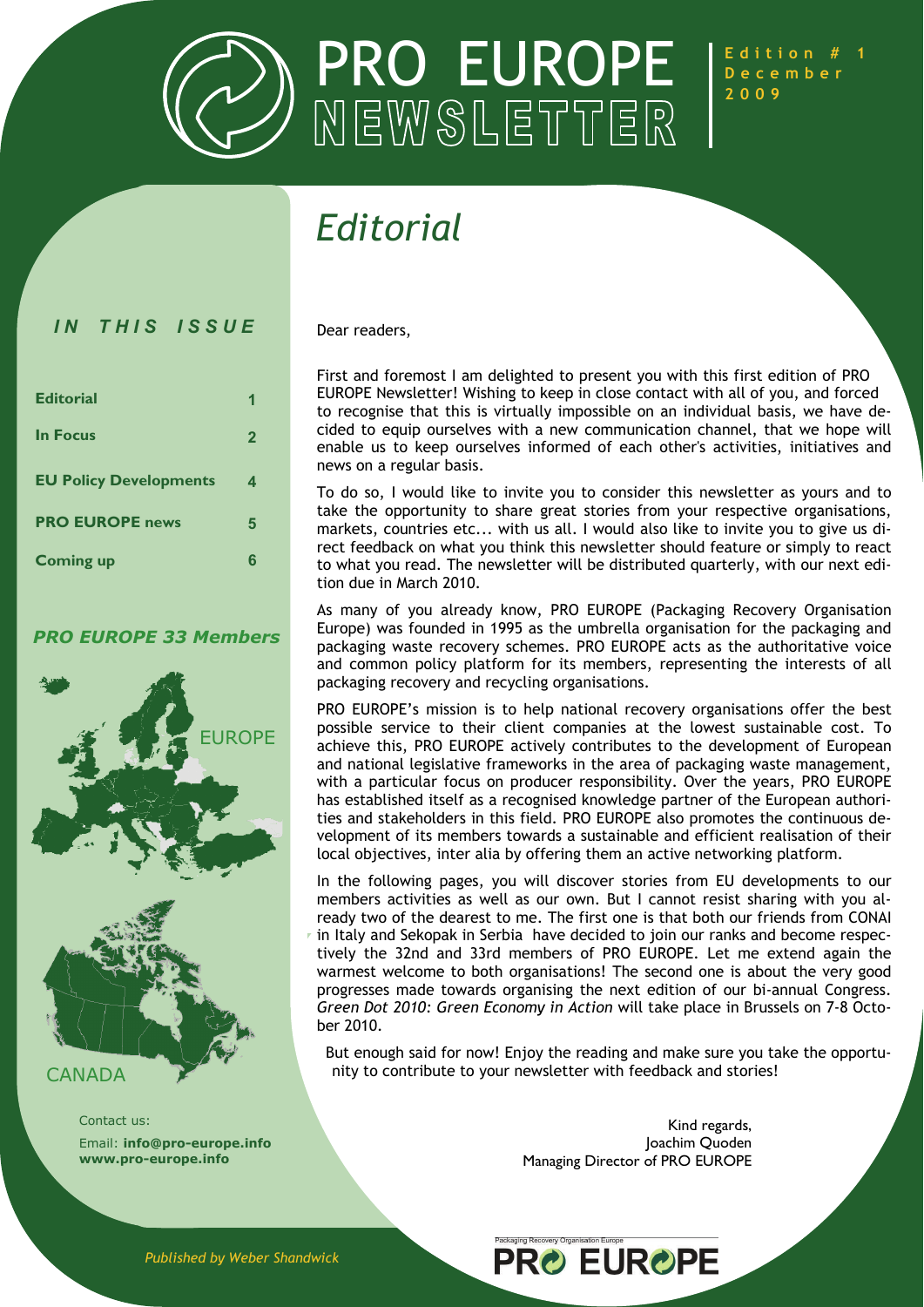# <span id="page-1-0"></span>*IN FOCUS*

PRO EUROPE expands its members base with Italy and Serbia joining forces

In the past few months, PRO EUROPE has seen its members base boosted to 33 by the addition of two new national schemes: CONAI from Italy and Sekopak from Serbia.



CONAI, the National Italian Packaging Consortium, is re-

sponsible for the recycling and the recovery of all packaging placed on the Italian market, and for promoting prevention measures to optimise the use of packaging materials, with reduced harm to the environment throughout the entire packaging life-cycle.



SEKOPAK is a not-forprofit organization founded in 2006 by the Serbian industry to deal with packaging waste

management and support practical solutions towards minimising the overall impact of packaging and packaging waste on the environment in Serbia.

"We look forward to working with PRO EUROPE and its members" said Piero Perron, President of CONAI. "The cooperation with colleagues of our sector from all over Europe, will help the exchange of best practice and, beyond, will definitely strengthen our ability to support the development of an industry capable of recovery and valorising materials from the take back of packaging waste."

"With extended producer responsibility (EPR) becoming a legal requirement in Serbia, it is a natural step for SEKOPAK to join PRO EUROPE. We are glad to be part of this big family that is ensuring that packaging waste recovery and recycling targets are met every year," said Rebeka Bozovic, from SEKOPAK. "We look forward to working in collaboration with our sister organisations as well as benefiting from PRO EUROPE's expertise on packaging waste policy in Europe. Implementing EPR in Serbia will be challenging but we are confident we will be successful!"

Joachim Quoden, PRO EUROPE General Manager, has welcomed both organisations to the producer responsibility network, "CONAI is one of the oldest recycling and recovery systems in Europe, and has been a critical contributor to the implementation of the producer responsibility principle in Italy. As for SEKOPAK, all PRO EUROPE members are committed to support our colleagues from Serbia to bring the concept of producer responsibility to life in their country in the smoothest possible way. We are delighted to welcome both organisations among our members. As an organisation, we are proud to have gained strength and credibility over the years through a solid and growing membership. This demonstrates that PRO EUROPE's principles are increasingly shared across Europe and beyond, and that we are successfully taking up the packaging waste management challenge."

### *WE VALUE YOUR INPUT !*

This Newsletter is a work in progress. Please share with us your comments and suggestions to improve it continuously.

A story to share? Please send it to us and we will be happy to give it due consideration for an upcoming issue of the newsletter. Contact us at **[quoden@t-online.de](mailto:quoden@t-online.de)**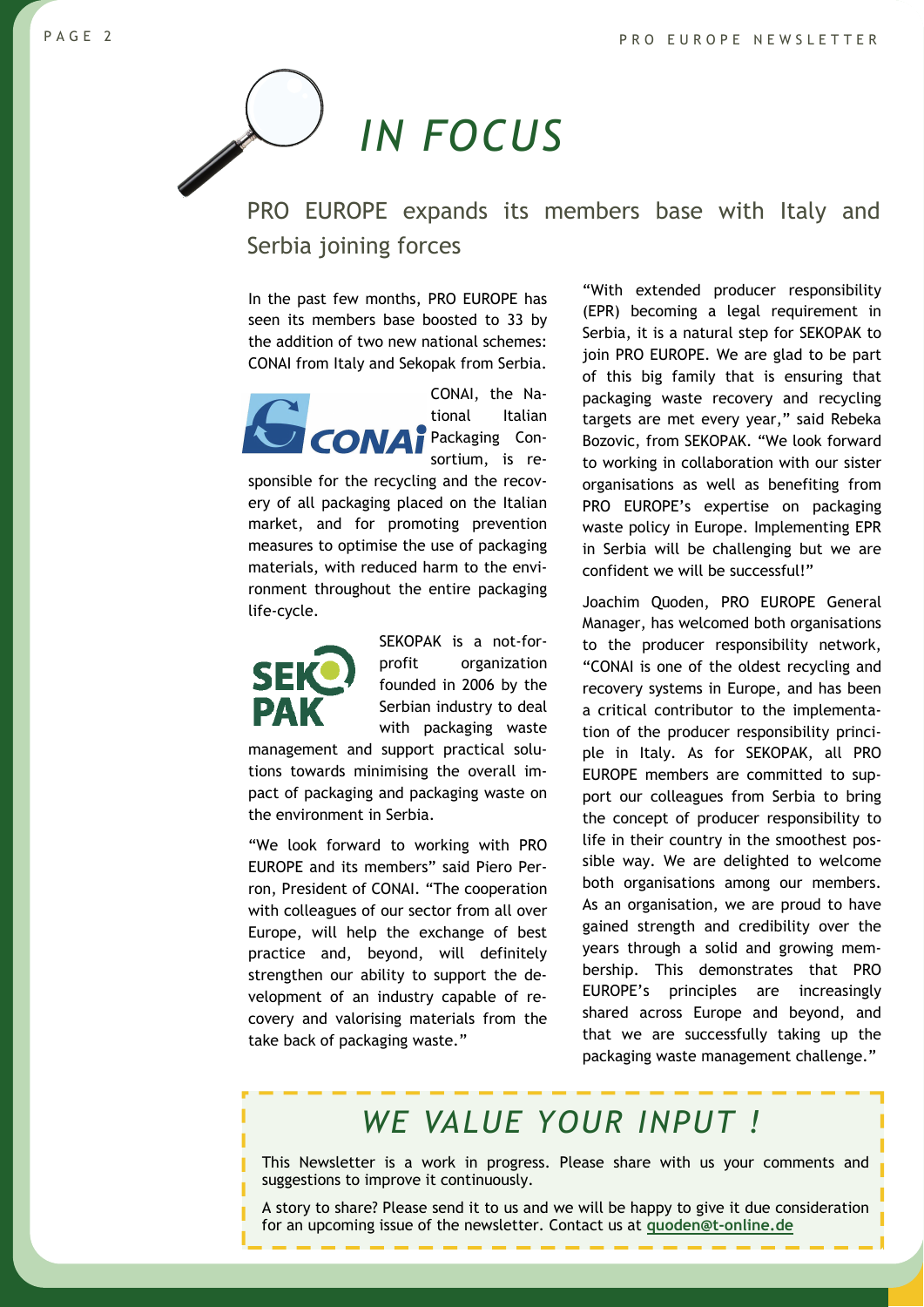PRO EUROPE CONGRESS 2010: Theme, title and subjects have been defined; organisation makes good progresses

#### Green Dot 2010: **Green Economy in Action** 5th International PRO EUROPE Congress · Brussels · 7-8 October 2010

Significant progress has now been made with regard to the organisation of the upcoming PRO EUROPE Congress in October 2010. *Green Dot 2010: Green Economy in Action* has been approved as the title and guiding theme of this next edition of our bi-annual event.

This title reflects our belief that our economic sector is at the forefront of this *new Economy* that is being called upon to answer an increasingly wide-spread environmental awareness, notably boosted by the mainstream resonance of climate change, and the financial crisis.

This 5<sup>th</sup> International Congress will therefore focus primarily on the relation between resource and waste management and environmental responsibility, and the path towards a sustainable economic growth for Europe and beyond. As in previous years, it will build upon multistakeholder input and knowledge sharing to facilitate mutual understanding and promote active cooperation between all actors of society.



The Congress location is right in the city centre of Brussels, capital of Europe

This year two-day Congress mix will be composed of 2 inspiring keynote speeches, 2 high-level roundtables and 6 interactive workshops. The Keynote speeches will provide visionary insights and inspiration



Plenary room : the **Gold Hall**

for top-level discussions in roundtables and technical knowledge sharing in the workshops. The Roundtables will provide an ideal platform for discussion on current trends influencing the policy and business agenda and will be systematically concluded by Q&A sessions to allow delegates to make their voice heard and/or obtain further insight from the panellists. The workshops will allow more technical exchange of views and experiences. The six workshops will be held two-by-two in parallel with two sessions on day one and one session on day two. This will allow each participant to tailor its Congress programme to its own needs and interests by picking up workshops "à la carte".

Discussions in roundtables and workshops will be animated by moderators to ensure lively yet constructive debates among panellists and participants.

A number of side activities will also take place, which will provide further opportunity for participants to inform themselves and network with one another.

Finally, for the first time this year, the Congress will be preceded by an ad-hoc seminar specially geared towards our North American friends so as to share with them European best practice and latest EPR developments. This focused training should allow them to take full advantage of the Congress's core discussions the days after.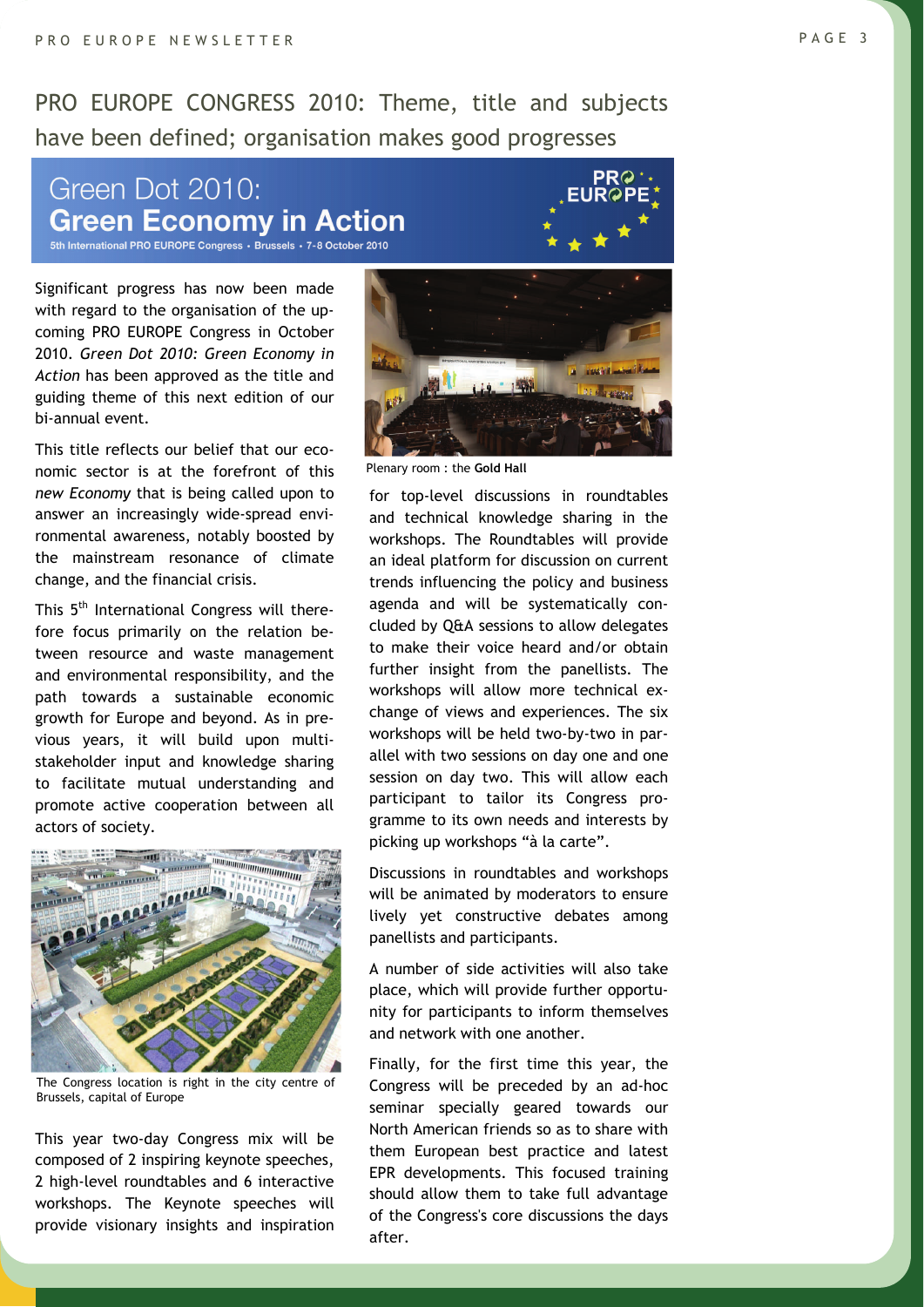<span id="page-3-0"></span>

#### Retail Forum and Food SCP Roundtable work progress

The **Retail Forum**, has issued its first paper on the **[energy efficiency of EU](http://ec.europa.eu/environment/industry/retail/pdf/Issue%20paper_Energy%20Efficiency.pdf)  [stores](http://ec.europa.eu/environment/industry/retail/pdf/Issue%20paper_Energy%20Efficiency.pdf).** The paper looks at practical ways to reduce the retail sector's energy consumption. On average, electricity – mainly used for lighting, air conditioning and food refrigeration – accounts for three quarters of the total energy demand of sales outlets.

A second paper, on the **optimisation of transport and logistics**, will be issued later this year. Over the next three years, the Retail Forum will issue a dozen papers providing a set of proposals for action in important environmental areas for the retail sector. The next meeting of the Forum has been scheduled for 22 October and should be dedicated to *Marketing and effective communication*.

As for the **Food SCP Roundtable**, it has already declared its intention to lay down common principles to assess the environmental impact of food and drink by early 2010. The principles will be based on international standards (mainly ISO 14040/44) and will act as a "consensus building document", based on which a concrete methodologies for food and drink products will be developed in 2010 and 2011.



#### WEEE Recast discussions: well advanced in Council and starting in Parliament



In the Council Working Group looking at WEEE, regular meetings have been held since the first took place back in March and significant progress has been made in the examination of the recast proposal.

Several meetings were held in September and October to review a [compromise pro](http://register.consilium.europa.eu/pdf/en/09/st12/st12848.en09.pdf)[posal](http://register.consilium.europa.eu/pdf/en/09/st12/st12848.en09.pdf) put forward by the Presidency. Most notably, discussions on the scope and decoupling WEEE from RoHS are focusing a lot of attention from Member States.

A policy debate took place at the Environment Council on 21 October, where Member states gave feedback on the broad orientations proposed by the Swedes.

More working group meetings will be held until the end of the Swedes term.

In the European Parliament, the first exchange of views took place in the Environment Committee on 4th November. A lively debate among MEPs indicates that the dossier will most likely attract a lot of interest until it is adopted.

The draft report is not expected before January however, as Rapporteur Karl-Heinz Florenz has indicated he would dedicate all his time until the end of the year to the upcoming Climate negotiation in Copenhagen.

The Environment Committee report should be adopted on 6 April 2010 in Committee and in June 2010 in plenary.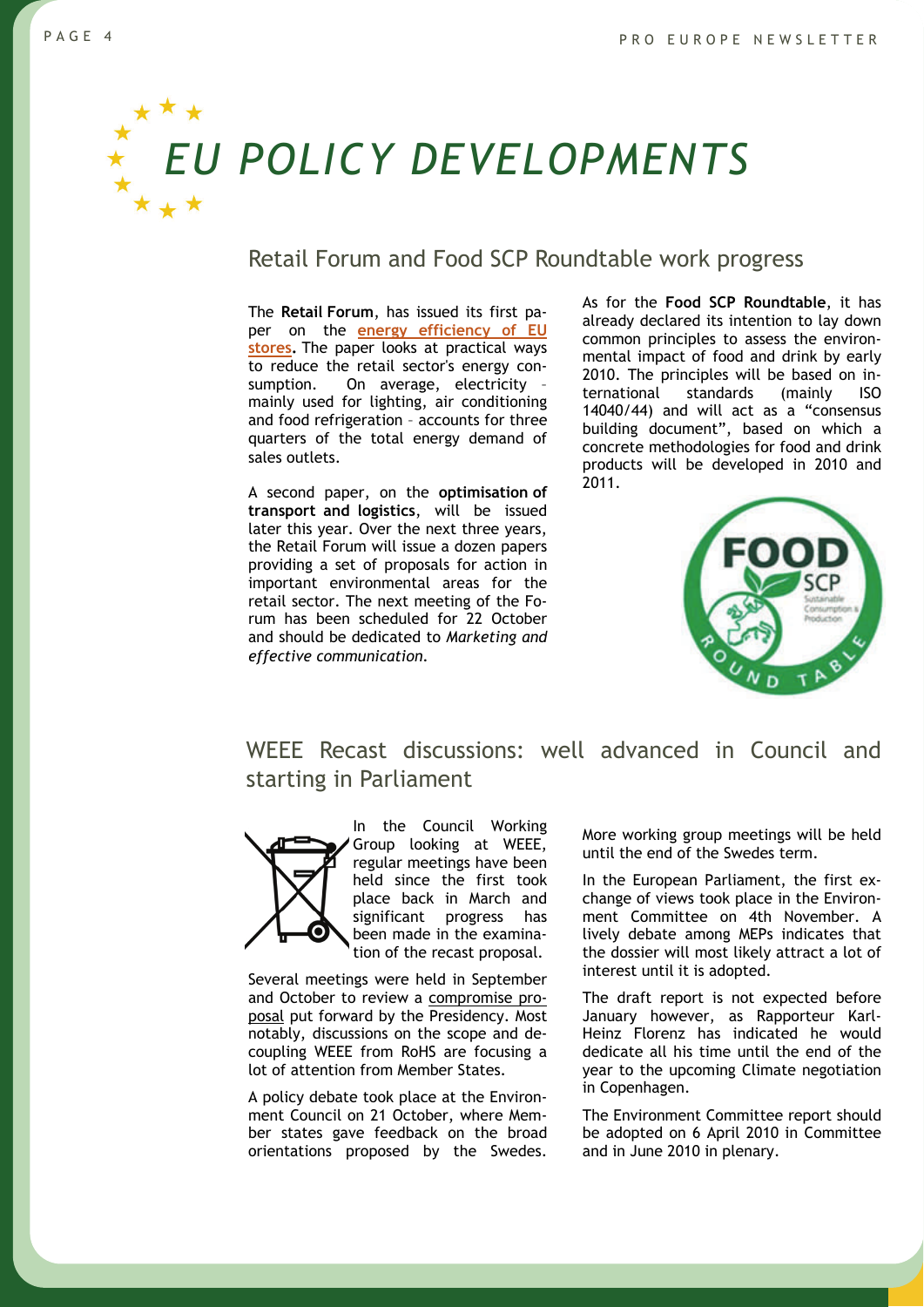# <span id="page-4-0"></span>*PRO EUROPE members' news*

#### A world without packaging, dream or nightmare?



#### Eunomia Report Finalised

The Report of the Consultant Group led by Dominic Hogg of Eunomia into waste management policies in Ireland, and how these policies compare with international best practice, has been released by Environment Minister, John Gormley on 19 November. This year-long study examined the range of policies impacting on the management of municipal solid wastes, and construction and demolition wastes in Ireland, what policies were operating internationally, the relative performance of waste management in Ireland, and how policy alternatives could impact on emissions of greenhouse gases, and the cost implications of current and new policy alternatives.

The Report is very comprehensive and contains a wide range of recommendations. It also identifies the diversion of biodegradable wastes from landfill as a pressing priority.

The Report also includes specific targets for the frequency of household collections, maximum quantities of waste generated per household by target dates, conditions attaching to development plans, recommendations on levy amounts for landfill, incineration and MBT.

In the area of producer responsibility the report's key recommendations are:

Packaging is often perceived as an unnecessary accessory. Therefore, it is important to remind the public of the basic functions of packaging.

Fost Plus has developed a film (14 min) explaining these fundamental roles with a touch of humour. Don't hesitate to use it in your communication or in your contacts. You can watch the film on [www.](http://www.preventpack.be/)  [preventpack.be](http://www.preventpack.be/) (French or Dutch) or order it on CD at [prevention@fostplus.be](mailto:prevention@fostplus.be) (English, French or Dutch).



- Minimum recycling target in the Waste Management (Packaging) Regulations to be increased to 75% by 2013, and the de minimis thresholds under Article 5 of the Waste Management (Packaging) Regulations to be abolished.
- Beverage Container Deposits; decision deferred and a dedicated study, particularly in respect of costs, to be carried out on a deposit refund scheme. "If the 75% recycling target recommended shows signs of not being met, then mandatory deposits should be introduced."
- Producer responsibility initiatives should be extended to newspapers, magazines, junk mail and other forms of direct marketing.

The Minister for the Environment, Heritage & Local Government stated that "the recommendations will form a key element of a new policy statement on waste currently being developed with a view to its publication early in the New Year. This policy statement will provide certainty for

*(Continued on page 6)* 



**Repak C**